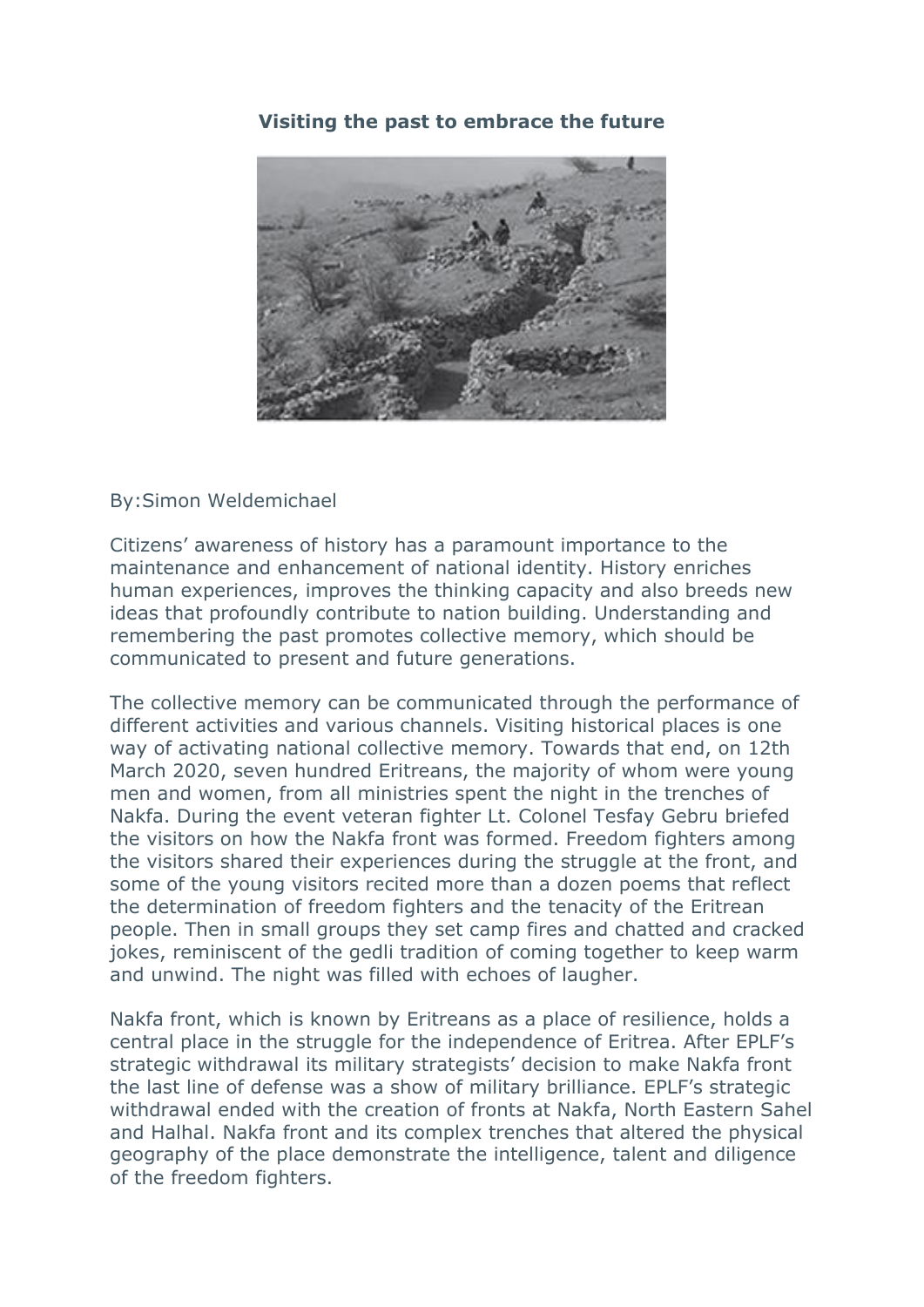Nakfa is a historical place that has the main ingredients of the Eritrean national identity. The events that happened in and around Nakfa touch the life of every Eritrean. The total number of freedom fighters who fell in Nakfa was by far greater than any who fell in other battlefields in Eritrea. Nakfa is an open space museum, a depository of our collective memory, a sacred national center and a site for national pilgrimage.

The initiative taken by the 700 participants of the 22nd round of the Cadre School to visit and spend the night in the trenches helped them to experience the place and its artifacts which they could interpret through their own senses. Nakfa represents the symbolic and material aspects of the Eritrean struggle for independence. As it was the base of the EPLF, the preservation of the personnel, armaments and other supplies, and, above all, the Eritrean revolution depended on its defense. As a tribute to its significant role during the struggle for independence, Eritrea's currency is named Nakfa.

Remembering and visiting the past is essential for various reasons. In the first place, remembering the events that happened and visiting Nakfa are tied profoundly to our sense of national identity. Without a collective memory, the sense of self, identity and history is lost. In today's age of deception, history, just like any valuable commodity, is subjected to distortion, alteration and theft. The Eritrean national history and identity, although validated practically and ideologically, can be contested if we fail to protect it from spoilers.

One of the visitors at Nakfa front said, "In order to embrace the future it's our responsibility to study, understand and protect our past." Another young woman said, "The whole night we have not only communicated among each other, we also had a conversation with our martyrs and our past. As a result, I've personally renewed my commitment." Ayda Tewelde, one of the organizers of the visit, also said, "It's our past that ties us together."

National identity can be maintained and reinforced through tangible and intangible cultural heritage. There are nations around the globe that are identified with a particular site, monument or prominent figure. For example, Egypt is identified with the pyramids, India with the Taj Mahal and China with the great wall. Similarly, Eritrea can be made to be identified with Nakfa. Therefore, the relics of the struggle for independence that make Nakfa unique and irreplaceable should be carefully preserved.

The PFDJ Cadre School in Nakfa makes efforts to help people understand their cultural heritage and history so that they can understand the world in which they live. History is taught in the school along with other subjects that touch on economics, culture, politics, philosophy and law. Besides the formal education, the school plays a major role in introducing and